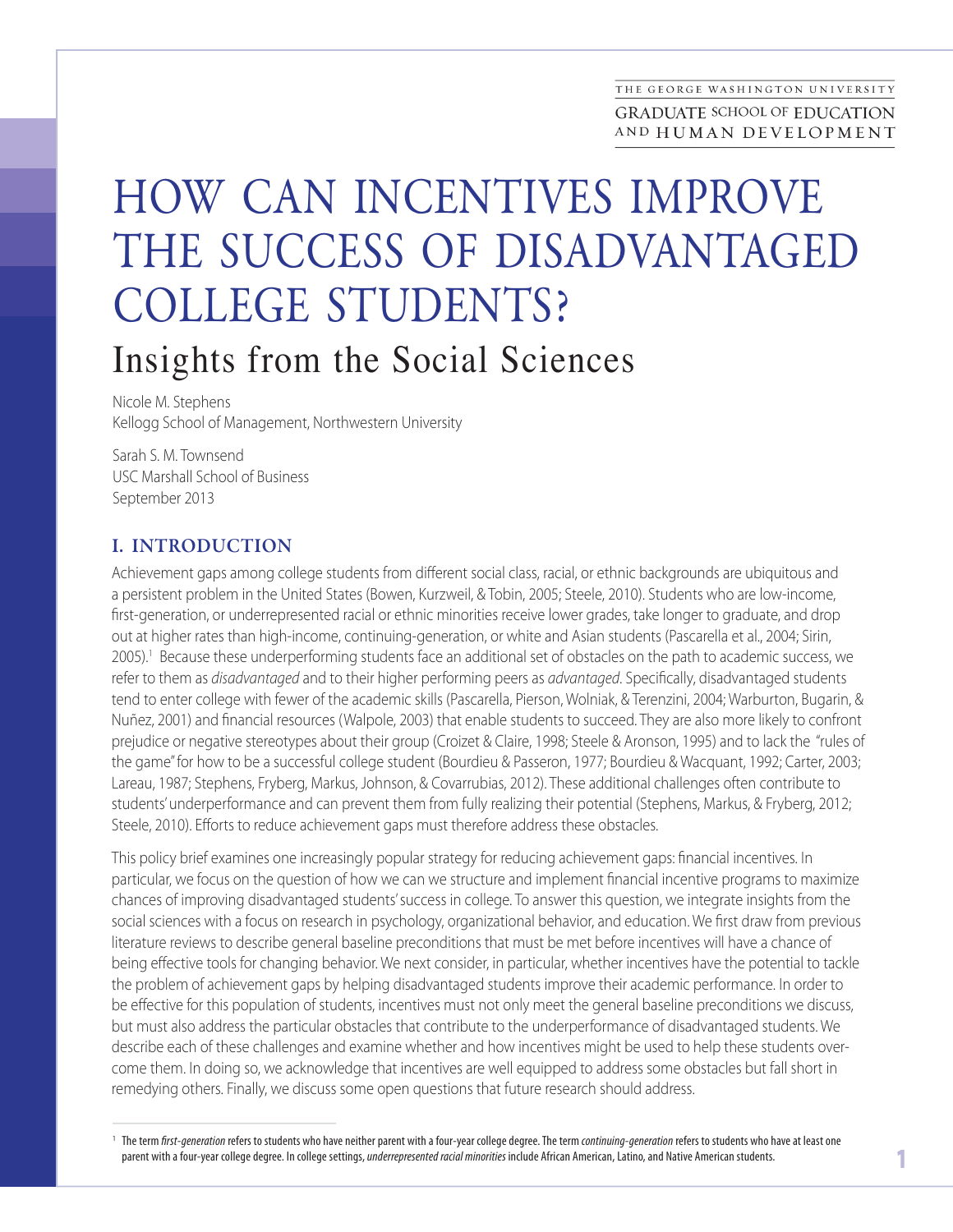## II. CAN FINANCIAL INCENTIVES BE EFFECTIVE TOOLS FOR CHANGING BEHAVIOR?

We define financial incentives as the offer of a monetary reward in exchange for engaging in a behavior or accomplishing a goal. For example, if taking an advanced placement test is the desired behavior, then a financial incentive could be paying students \$50 to take the test or waiving the fee that students would normally pay. A common assumption is that financial incentives are a powerful motivating force and that people work or study harder, faster, or smarter *because* they are rewarded for doing so. Following from this logic, people should perform better when incentives are present. The organizational behavior, psychology, and education literature on the effectiveness of incentives, however, is rife with controversy and mixed in its conclusions. What is clear is that incentives work to enhance performance under some conditions and not under others (Akin-Little *et al.*, 2004; Cameron & Pierce, 2002; Condly, Clark, & Stolovitch, 2003; Jenkins, Mitra, Gupta, & Shaw, 1998; Lepper & Greene, 1978; Lepper, Greene, & Nisbett, 1973).

The mixed success of incentives also applies to programs designed to improve the performance of *disadvantaged* college students. On the one hand, some programs have been quite effective (e.g., Patel & Richburg-Hayes, 2012). For example, Brock and Richburg-Hayes (2006) found that performance-based scholarships increased community college students' GPAs and progress toward degree completion. Similarly, Pallais (2009) found that a large merit-based scholarship program in Tennessee improved high school achievement (i.e., test scores). Additionally, Jackson's (2010) assessment of the Advanced Placement Incentive Program (APIP) found that providing financial incentives to high school students for high scores on advanced placement exams improved not only their exam scores but also their rates of college attendance and college performance.

On the other hand, not all financial incentive programs have achieved this degree of success. For example, in a series of randomized experiments that paid students for academic achievement (e.g., money for a good grade on a test), Fryer (2011) found that short-term financial incentives did not reliably improve students' performance. Even in the context of a successful program, the effects of incentives may not persist once the incentives are removed. Scott-Clayton (2011) evaluated the success of a merit scholarship program in West Virginia, which provides free tuition and fees to college students who maintain a minimum GPA and course load. The scholarship program increased BA completion rates and the number of credits that students completed during their first three years of college. However, the effect on credits disappeared during the last year, when students no longer faced the minimum requirements to renew the scholarship.

These mixed findings suggest that financial incentives have the *potential* to improve students' academic performance, including the performance of disadvantaged college students. Based on these previous reviews of the literature, below we outline some baseline preconditions that practitioners should take into account in deciding whether incentives are an appropriate strategy, as well as how to maximize their chances of being effective at changing behavior.

## Baseline Preconditions for Incentives to be Effective

#### **People must have:**

- skills or knowledge required to complete the incentivized behavior.
- resources (e.g., financial) and the corresponding opportunity to complete the incentivized behavior.

#### **Incentives should:**

- target behaviors that would otherwise not occur (i.e., when students are not intrinsically motivated).
- take into account the level of quality at which the task is completed.
- be used repeatedly over time (not just on one occasion).
- be delivered immediately after the incentivized behavior occurs and be concretely tied to that behavior.
- be made meaningful to the intended population (e.g., appropriate for a given age, role, social class, culture, etc.).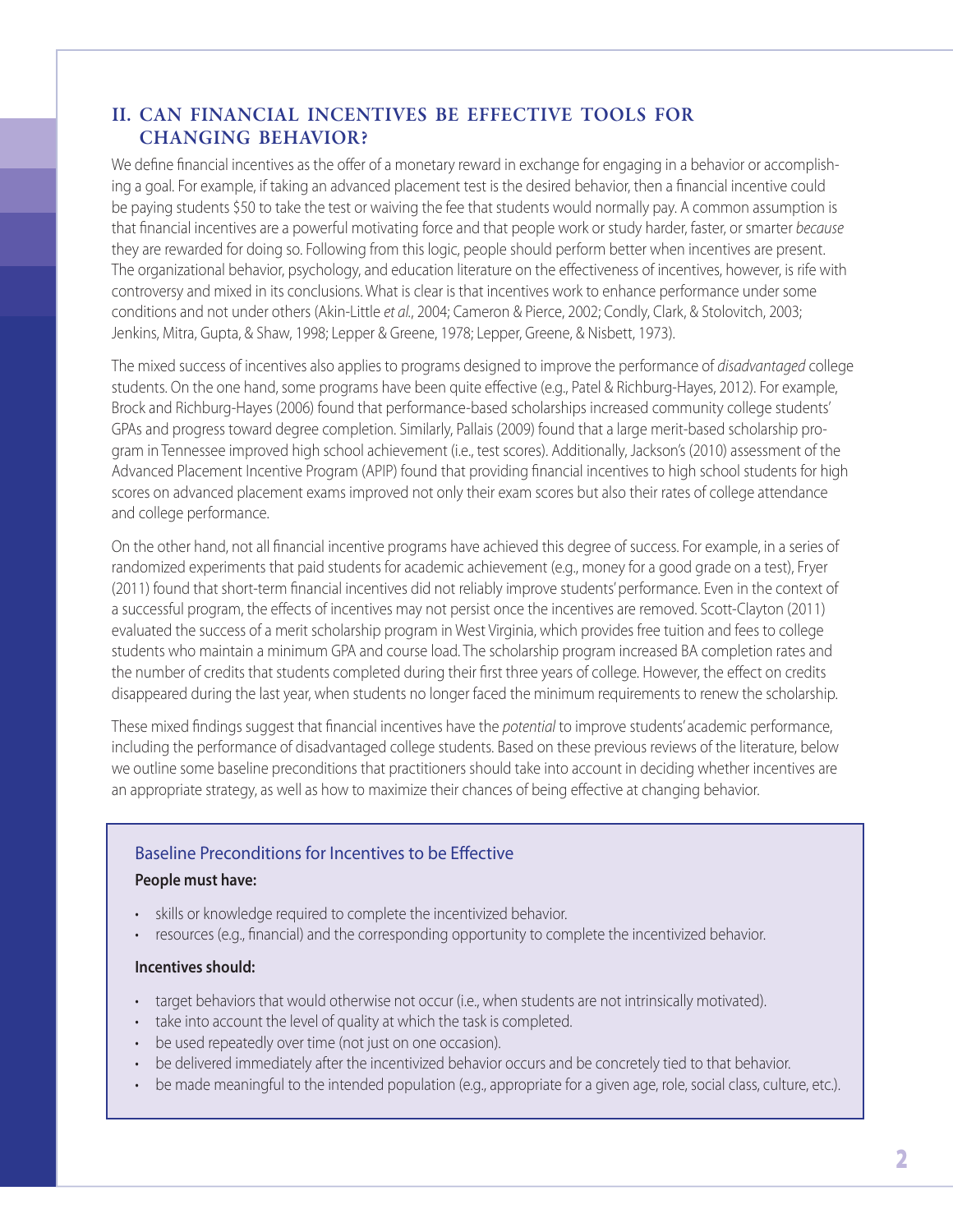To improve the academic success of *disadvantaged* college students, incentives need to not only meet these baseline preconditions, but also to address the particular obstacles these students are likely to face.

## III. ACADEMIC SKILLS

One obstacle that many disadvantaged college students confront is that they often lack some of the academic skills needed to succeed in college. For example, low-income students, who are frequently first-generation and racial or ethnic minorities, are more likely to attend lower quality, less academically rigorous high schools than are high-income students (Alon, 2009; Bastedo & Jaquette, 2011; Carnevale & Rose, 2004; Pascarella *et al.*, 2004; Warburton *et al*., 2001). When we use the term *low-income*, we refer to students whose family incomes are below the U.S. poverty line (e.g., \$22,350 for a family of four in 2011; Federal Register, 2011). Even if these disadvantaged students make full use of all of the opportunities to learn and develop skills at their high schools (e.g., advanced placement classes), they still are likely to enter college lacking some academic skills needed to perform up to their potential (Credé & Kuncel, 2008; Robbins, Lauver, Le, Davis, Langley, & Carlstrom, 2004; Choy, 2001).

Whether students have the skills needed for academic success is an important factor that may help to explain the variation in the effectiveness of previous incentive programs. For example, Jackson's (2010) study of the effects of the APIP suggests that one reason the program was so successful was because it not only provided incentives for high scores on Advanced Placement (AP) exams but also ensured that students had the academic skills necessary to master material in AP classes and subsequently pass their exams. Beginning as early as seventh grade, this program used teams of teachers spanning different grade levels. The teams designed and implemented curricula to prepare students to learn the relevant material before the students were eligible to register for AP courses and exams.

In contrast, a lack of academic skills may be Roland Fryer (2001) found that paying middle and high school students for getting better grades did not reliably improve students' performance. Indeed, across the four major cities where studies were conducted, Fryer did not find significant differences in the performance of the students who were paid for their performance and those who were not paid. Although the incentives were motivating and generated enthusiasm among students who wanted to receive money for strong academic performance, follow-up interviews with the students demonstrated that many students did not have the knowledge or study skills to improve their performance on their own. In other words, despite a strong desire to improve, many students simply did not understand what was required of them (e.g., studying more, asking teachers for help) to realize the desired improvements in academic performance.

Can incentives be used to help disadvantaged students to hone their academic skills and improve their academic performance? To be successful in achieving this goal, incentives should be tied to activities that will develop the academic skills that students need to perform up to their potential (see Jenkins *et al.*, 1998). For example, if an intervention seeks to improve grades among a population of disadvantaged students who have poor math skills, then practitioners should first consider the behaviors that are most likely to improve or undermine math skills. Then, incentives should be used to encourage the specific behaviors and activities that are needed to improve math skills and discourage those that inhibit the development of these skills. In this case, perhaps students could be incentivized for meeting with a teacher outside of class to get additional tutoring or for paying attention in math class, rather than for improving their math grades. In other words, when students lack the academic skills needed to improve their grades, incentives should encourage the types of academic activities that are the building blocks of earning better grades.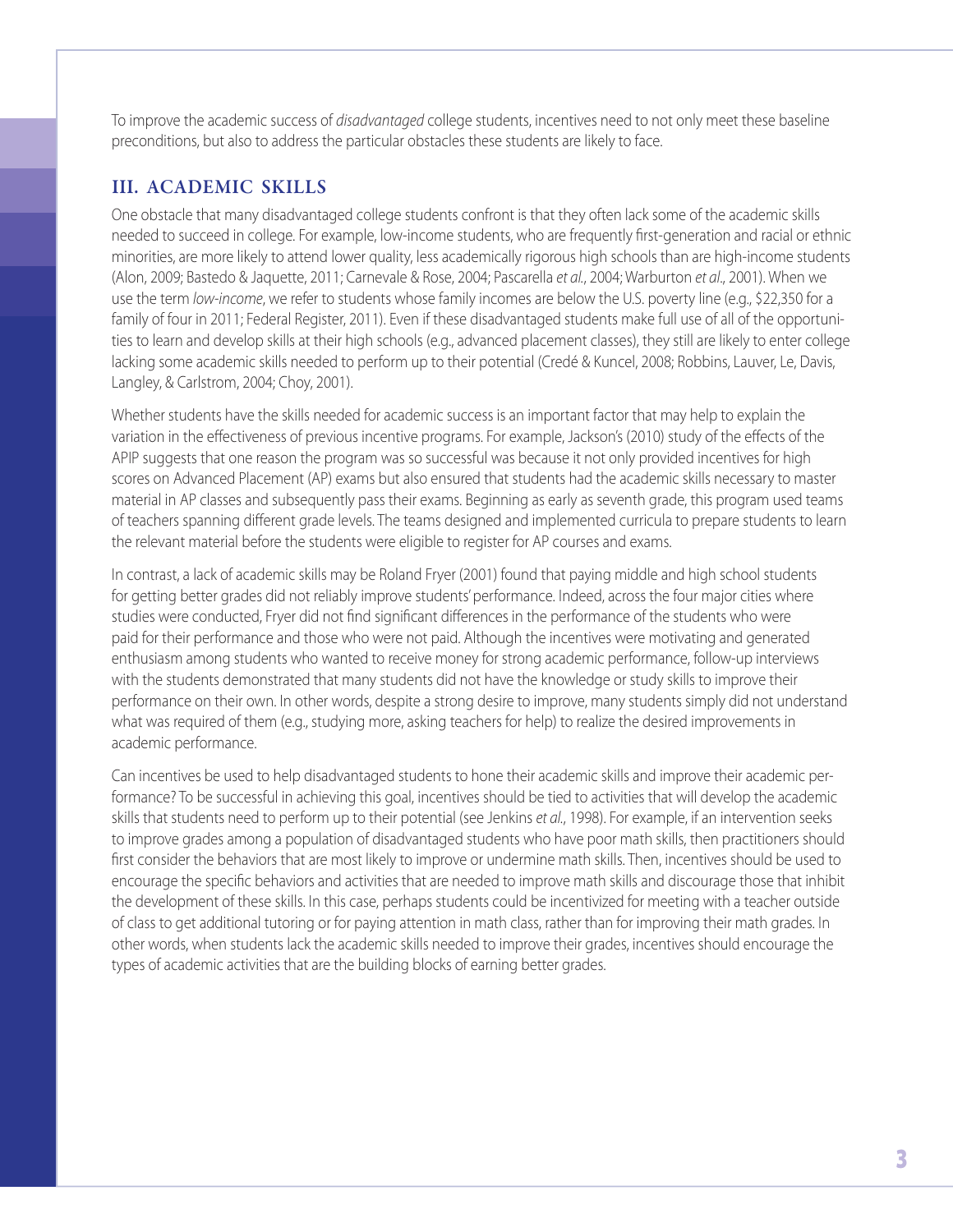# IV. FINANCIAL RESOURCES

Many disadvantaged students, particularly students from low-income backgrounds, face the obstacle of limited access to the financial resources needed to succeed in college. This resource gap is important to address because providing students with financial aid can improve students' college persistence and completion rates (Dynarski, 2008; Brock & Richburg-Hayes, 2006; Scott-Clayton, 2011). Indeed, having fewer financial resources is an obstacle that can undermine academic performance through different processes (Paulsen & St. John, 2002; Cabrera, Nora, & Castaneda, 1992). For example, students with fewer resources often need to work multiple jobs to pay for their college tuition and living expenses, and, as a result, have less time to devote to their academic studies and social activities (Stinebrickner & Stinebrickner, 2003; Walpole, 2003; Ehrenberg & Sherman, 1987). Having less time to spend on one's classes can lead to lower grades (Kuh, Cruce, Shoup, Kinzie, & Gonyea, 2008; George, Dixon, Stansal, Gelb, & Pheri, 2008) and spending less time with peers is also likely to hinder students' cognitive development (Pascarella *et al.,* 2004). Having fewer resources may also mean that students are not be able to fully participate in the college experience (e.g., extracurricular activities), which could detract from their sense of belonging (Bohnert, Aikins, & Edidin, 2007) and undermine their academic performance (cf., Walton & Cohen, 2007).

Can incentives be used to bridge the financial resource gaps between low- and high-income students? We believe that incentive programs have the potential to help disadvantaged students overcome deficits in financial resources in two ways. First, incentives could be used to directly bridge the resource gap by providing disadvantaged students with additional financial resources (Henry & Rubenstein, 2002). For example, to maintain a given level of financial aid, students could be required to engage in behaviors that will improve their grades (e.g., attending class, getting extra tutoring). Alternatively, students who have the academic skills needed to improve their grades could be required to attain a certain grade point average to maintain funding.

Second, incentives could be used to mitigate some of the *consequences* of the financial resource gap. For example, due to a lack of resources, many students are not able to fully participate in the college experience (e.g., student clubs, sororities, meals with friends) and thus do not feel like they fully belong. Incentives could enable these students to participate in extracurricular activities otherwise unavailable to them. Although such incentives would not directly improve academic performance, they have the potential to do so indirectly by enhancing students' psychological experience of belonging in college (cf., Ostrove & Long, 2007; Walton & Cohen, 2007).

# V. CULTURAL CAPITAL

Many disadvantaged students, particularly those who are first-generation, face the obstacle of not having the middle-class cultural capital or "rules of the game" for how to most effectively navigate college settings (Horvat, Weininger, & Lareau, 2003; Lareau, 1987). For example, without college-educated parents, first-generation students are unlikely to have been exposed to family discussions about what it means to attend college or what students need to do in order to be successful there. As a result, these students may be less certain than continuing-generation students about how to choose a major, plan their class schedules, interact with professors, and select a future career (cf., Calarco, 2011; Kim & Sax, 2009).

In addition, many first-generation students have less familiarity and experience with the cultural norms institutionalized in university settings than do their continuing-generation peers. Specifically, American universities tend to promote largely middle-class cultural norms and expectations for college students (Fryberg & Markus, 2007; Greenfield, 1994; Kim, 2002; Li, 2003). For example, universities often ask students to pave their own path, express themselves, work independently, and challenge the status quo. These messages are consistent with the norms held by many continuinggeneration students, who have been socialized in mostly middle-class contexts. However, for first-generation students, who have been socialized in mostly working-class contexts, these cultural norms are often experienced as a "cultural mismatch" or as a sign that they do not fit in college settings. This cultural mismatch between the largely middle-class norms institutionalized in university settings and the working-class norms that often guide first-generation students' behavior can diminish students' sense of comfort, render academic tasks difficult, and undermine their academic performance (Stephens, *et al.*, 2012; Stephens, Townsend, Markus & Phillips, 2012).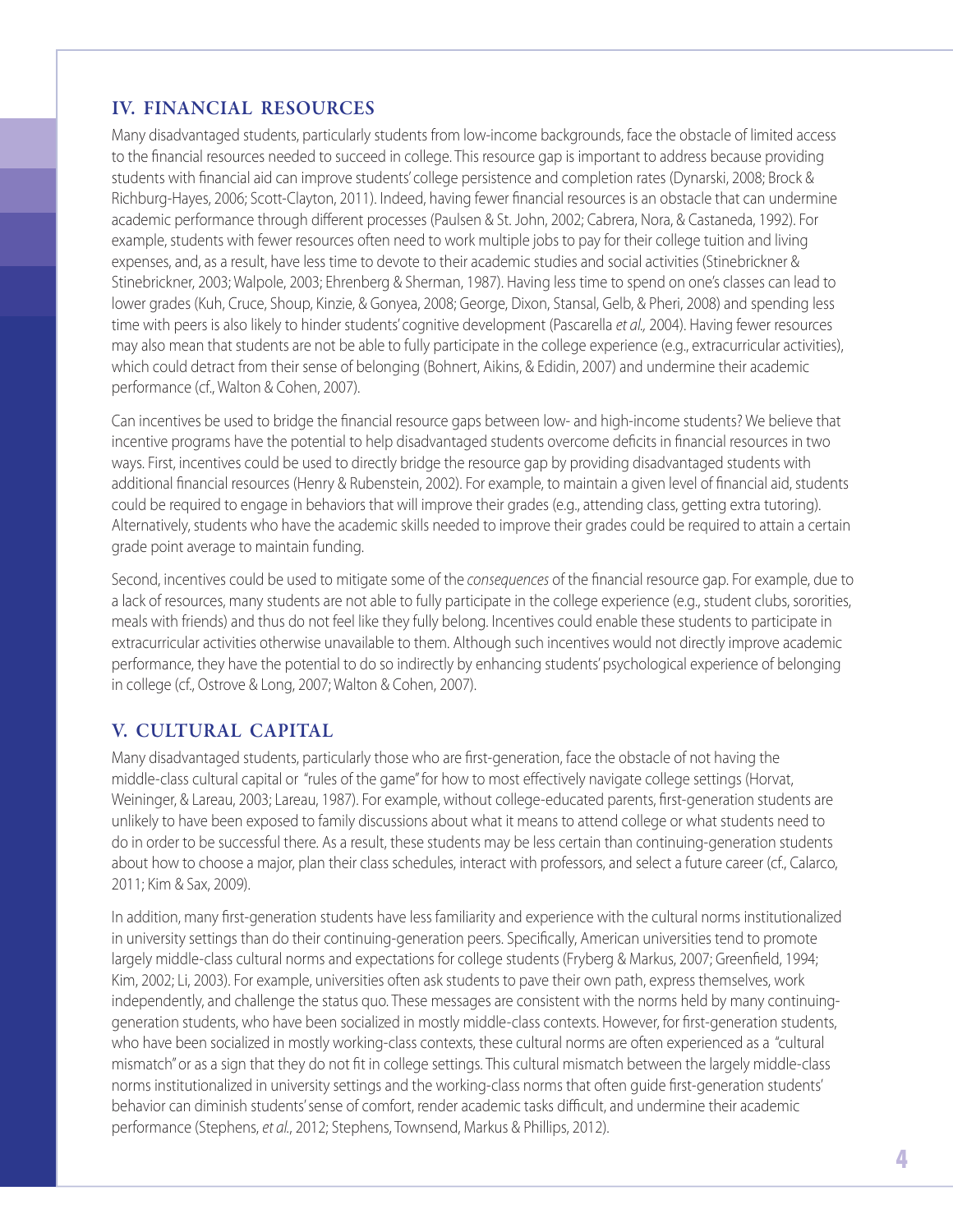Can incentives be used to provide disadvantaged students with the experience of a "cultural match" that they need to improve their performance in college? Unfortunately, we believe that this is one obstacle that incentives may be poorly equipped to address. While it might be possible to incentivize first-generation students to learn how to enact the middle-class behaviors that are expected of them in college contexts, doing so would likely only serve to highlight the cultural mismatch between such behaviors and the norms common in their working-class backgrounds (see Stephens *et al.*, 2012). Although incentives are unlikely to directly address the cultural obstacles that students experience, incentive programs that take disadvantaged students' particular cultural backgrounds into account will be more effective.

A growing body of research on self and identity as a source of motivation indicates that making incentives relevant to students' understandings of themselves and of their behavior is likely to render the incentives more effective in changing behavior (Oyserman, 2009; Oyserman & Destin, 2010; Oyserman, Fryberg, & Yoder, 2007; Stephens, Markus, & Fryberg, 2012; Walton & Cohen, 2007). By taking into account both how students think about themselves and how they are likely to interpret the incentives, incentives can be made self-relevant or identity-relevant. One strategy would be to provide incentives that reflect what students care about the most. For example, if first-generation college students are concerned about whether they can afford to visit their families over the holidays, then buying them plane tickets to visit family as an incentive for completing a certain number of credits could be especially motivating. Another way to make incentives self-relevant is by framing the incentives to reflect students' particular understandings of who they are and why they are attending college. For example, if first-generation students' are motivated to attend college to give back to their communities, then the incentives could be framed in a way that takes those motives into account. For example, an incentive program might be named "Building Blocks for Better Communities," which frames education as a route to contributing to community, instead of "Building Blocks for Academic Excellence," which frames education as a route to academic accomplishments. Framing incentive programs in a culture-specific way, however, would require additional time and attention on the part of program developers and administrators.<sup>2</sup> To avoid stereotyping the targeted student population, they would need to learn more about the local concerns, interests, and motives of this group.

# VI. SOCIAL IDENTITY THREAT, PREJUDICE, AND DISCRIMINATION

Many first-generation, low-income, and racial/ethnic minority students also face the obstacles of confronting negative attitudes about their group (i.e., prejudice/stereotypes) or negative group-based treatment (i.e., discrimination; Croizet & Claire, 1998; Johnson, Richeson, & Finkel, 2011; Steele & Aronson, 1995). Although many students learn to cope with these experiences, research reveals that the experience of repeatedly being the target of stereotypes, prejudice, and discrimination can decrease students' level of identification with higher education and lead them to feel that they do not belong (see Steele, 2010). As mentioned above, incentives might be effective in promoting a sense of belonging (e.g., vouchers to cover the costs of participating in extracurricular activities), which may help disadvantaged students to overcome the downstream consequences of negative stereotyping, prejudice, and discrimination. Nevertheless, incentive strategies are poorly suited to directly address the obstacles themselves.

Can incentives help reduce the prevalence of negative stereotypes, prejudice, and discrimination faced by disadvantaged students in college and university settings? One strategy might be to incentivize people to behave in nonprejudiced ways toward outgroup members. For example, student groups, such as sororities or fraternities, could be incentivized to promote a culture of tolerance and inclusion among their members (e.g., additional funding to hold events promoting awareness and acceptance of cultural differences). We speculate that such a strategy, however, is unlikely to be effective against the most common forms of prejudice, which are implicit and operate outside individuals' awareness and control (Greenwald & Banaji, 1995; Dovidio, Kawakami, Johnson, Johnson, & Howard, 1997). Moreover, such a strategy would need to be mindful of students' awareness of any prejudice-reducing incentives, because awareness could heighten the

 $^2$  Framing incentives a culture-specific way does not require taking into account every possible source of cultural variation but rather requires attention to broad, overarching differences that occur along the lines of independence—e.g., prioritizing the individual over relationships—and interdependence—e.g., prioritizing family, community, and relationships over the individual. Research suggests that this independent-interdependent divide is the primary driver of cultural clashes between groups or between individuals and institutions, and that taking this divide into account can go a long way toward making incentives meaningful to the targeted population (Markus & Conner, 2013).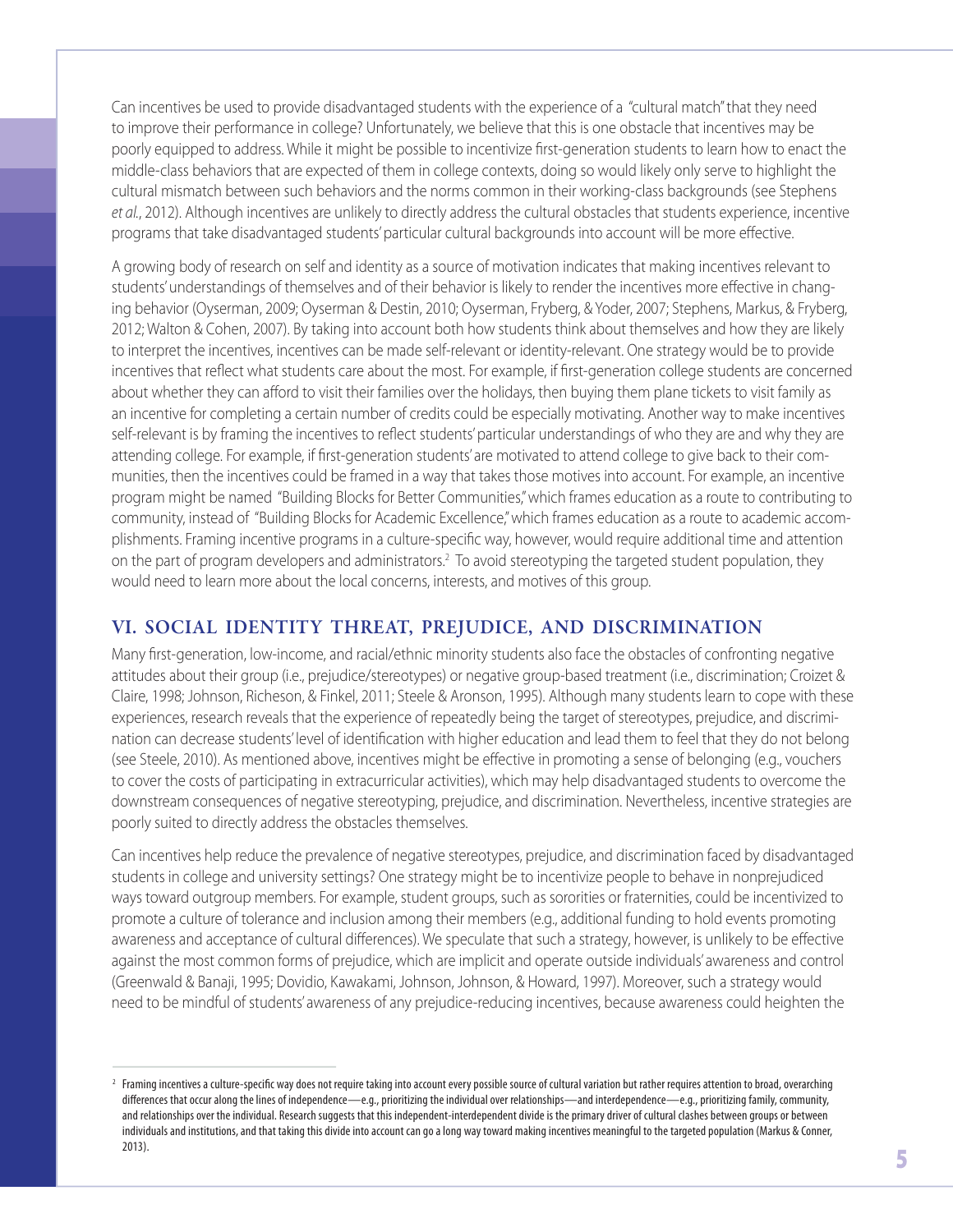perception that prejudice is a significant issue on campus and could therefore have the paradoxical consequence of amplifying its pernicious effects. Thus, an additional strategy could be to provide incentives to increase the types of behaviors that are known to reduce stereotyping, prejudice, and discrimination, and thereby improve intergroup relations. For example, research shows that, under the right set of conditions (e.g., equal status, common goal for everyone to achieve), intergroup contact can promote better intergroup relations and serve to reduce negative attitudes toward outgroup members (Allport, 1954; Page-Gould, Mendoza-Denton, & Tropp, 2008; Pettigrew & Tropp, 2006).

## VII. MOTIVATION

In addition to the obstacles described above, which are predominantly faced by disadvantaged students, lack of motivation is an obstacle that can prevent all students from reaching their full academic potential. For example, at certain times in college (e.g., the so-called "sophomore slump"), all students may suffer from a lack of motivation to do the work required to perform well in their classes or to fulfill academic requirements needed to earn a degree and graduate on time. Although disadvantaged students may also face a lack of motivation, this obstacle is not more of an issue among disadvantaged students than it is among advantaged students (Steele, 2010; Walton & Cohen, 2007). If anything, given the additional obstacles faced by disadvantaged students, those who have overcome the odds to make it to college are likely to have demonstrated high levels of motivation and persistence (cf., Chen & Miller, 2012).

Can incentives help to increase the motivation of disadvantaged students in college and university settings? Research suggests that incentives can be effective at increasing motivation if they are used in the right circumstances—that is, when students are unmotivated to engage in the types of behaviors that promote academic success (Cameron, 2001). Reflecting this crucial insight, incentives should be designed to encourage the types of activities in which students would otherwise be unmotivated to engage (Deci, 1975; Lepper, Greene, & Nisbett, 1973). For example, if attending office hours is known to improve exam performance and teachers observe that students are not motivated to do so, then students could be incentivized to attend office hours on a regular basis. Incentives could also be used to increase these performance-enhancing behaviors at key times, such as the "sophomore slump" mentioned above, when students are most likely to be unmotivated or to deviate from the path to graduation.

While incentives can be effective when used in the right circumstances, they also can backfire if not used with careful attention to people's understandings of their behavior (e.g., why they behave as they do) and of the incentives (Ariely, 2008; Bowles, 2009). If incentives are used to encourage the types of activities for which people are already motivated, they can undermine motivation and decrease the likelihood that people will engage in the incentivized behavior in the future (Greene & Lepper, 1974; Greene, Sternberg, & Lepper, 1976; Lepper, Greene, & Nisbett, 1973). For example, many people engage in altruistic activities not because they want to be rewarded but because those activities signal they are good and charitable people. As a result, paying people for donating blood or to pick their kids up from school on time actually reduces donation rates (Mellström & Johannesson, 2008) and increases the number of late parents (Gneezy & Rustichini, 2000) because it changes people's understandings of why they are engaging in those activities. Rather than participating to show that they are good citizens or responsible parents, the presence of incentives may lead individuals to believe that they are engaging in these activities because they are being paid to do so. This response can undermine the intrinsic motivation driving people's behaviors. Applying the same logic to academic contexts, financial incentives could undermine students' motivation by leading them to believe that they are engaging in academic activities (e.g., reading books) *because* they are being rewarded for doing so, rather than because they enjoy the activity or because they see themselves as hard-working students.

Along the same lines, it is important to consider what the act of providing an incentive for academic performance might unintentionally communicate to disadvantaged students about how other people perceive them or their groups. Incentivizing disadvantaged students for getting better grades might promote the negative stereotype that disadvantaged students do not perform as well as other students because they are simply lazy or unmotivated. This understanding could produce increases in social identity threat and could therefore serve to further undermine, rather than enhance, the performance of disadvantaged groups (see Steele, 2010).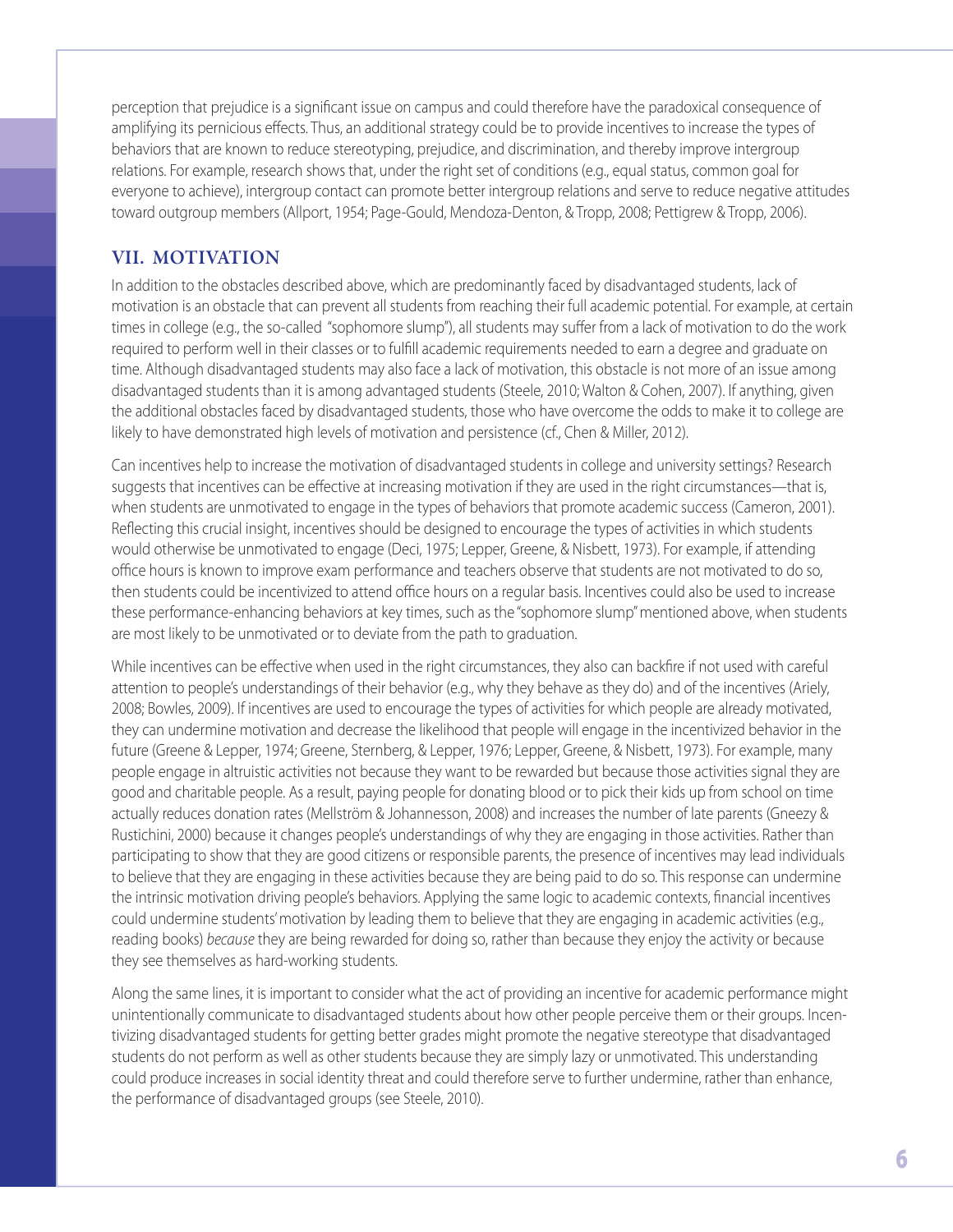# VIII. OPEN QUESTIONS

Several questions remain about the best ways to use incentives to reduce or eliminate achievement gaps between disadvantaged and advantaged students.

#### **Incentivizing Professors and Teaching Assistants**

Most of the strategies described above focus on improving disadvantaged students' academic performance by changing their behavior. Taking a step back to examine the problem with a broader view of the contexts that contribute to students' behavior might lead to an approach that also focuses on changing the behaviors of other people who influence students' performance. Can providing incentives to professors or teaching assistants improve the performance of disadvantaged college students? Professors and teaching assistants are a good place to start because they typically have the resources and skills to help students to improve their academic performance. The literature examining the effects of incentivizing teachers is mixed in its conclusion. While some research suggests that teacher incentives are not effective (e.g., Fryer, 2011; Springer *et al.*, 2011), other studies demonstrate that they can be effective if used properly. For example, Fryer and colleagues (2012) gave teachers a cash incentive at the beginning of the school year and asked them to return the money at the end of the year if their students did not perform well enough academically. In response, they found a measurable improvement in the average math scores of disadvantaged students. Such a program could also be effective among university professors.

Applying the same principles that we outlined above when discussing how to develop students' academic skills, we suggest that effective incentive programs for professors and teaching assistants might reward them for the concrete and specific behaviors that are known to improve students' performance instead of students' performance itself. For example, incentivizing professors to mentor disadvantaged students may not only help improve but also help students feel more connected, increase their sense of belonging, and transmit some cultural capital in the process. Such incentives may be particularly effective in many large, research-focused universities where the current incentive structure is not fully aligned with helping disadvantaged students, who may require more time and effort than their advantaged peers. For example, institutions might consider providing reduced course loads to professors in exchange for their participation in mentorship programs for disadvantaged students.

## **Additional Strategies for Reducing Achievement Gaps**

In addition to the various forms of financial incentives we have discussed, non-financial incentives may also be helpful in reducing the achievement gap between advantaged and disadvantaged students. For example, providing students with public recognition such as being on a dean's list for successful completion of target behaviors or achievement of a particular outcome may serve to increase motivation or bolster disadvantaged students' feelings of belonging in college. However, to be effective, such non-financial incentives would also need to address the specific obstacles faced by disadvantaged students.

Finally, we also want to acknowledge that financial incentives are poorly equipped to address some of the obstacles that disadvantaged college students face, namely the psychological obstacles of cultural mismatch, lack of belonging, and social identity threat, prejudice, or discrimination. We suggest that the best way to improve the success of these students would likely involve a multi-strategy approach incorporating incentives along with other programs that may better address these psychological obstacles. In particular, a growing intervention literature in social psychology provides a number of useful tools in this regard (Wilson, 2011; Yeager & Walton, 2011). These interventions, which typically focus on providing psychological resources to help students reinterpret their experiences (e.g., Blackwell, Trzesniewski, & Dweck, 2007; Cohen, Garcia, Apfel, & Master, 2006; Harackiewicz, Rozek, Hulleman, & Hyde, 2012; Walton & Cohen, 2011) or educating students to better understand the source of their struggles and equipping them with culture-specific strategies for success (Stephens, Hamedani, & Destin, 2013), are well suited to helping disadvantaged students overcome the psychological obstacles described above.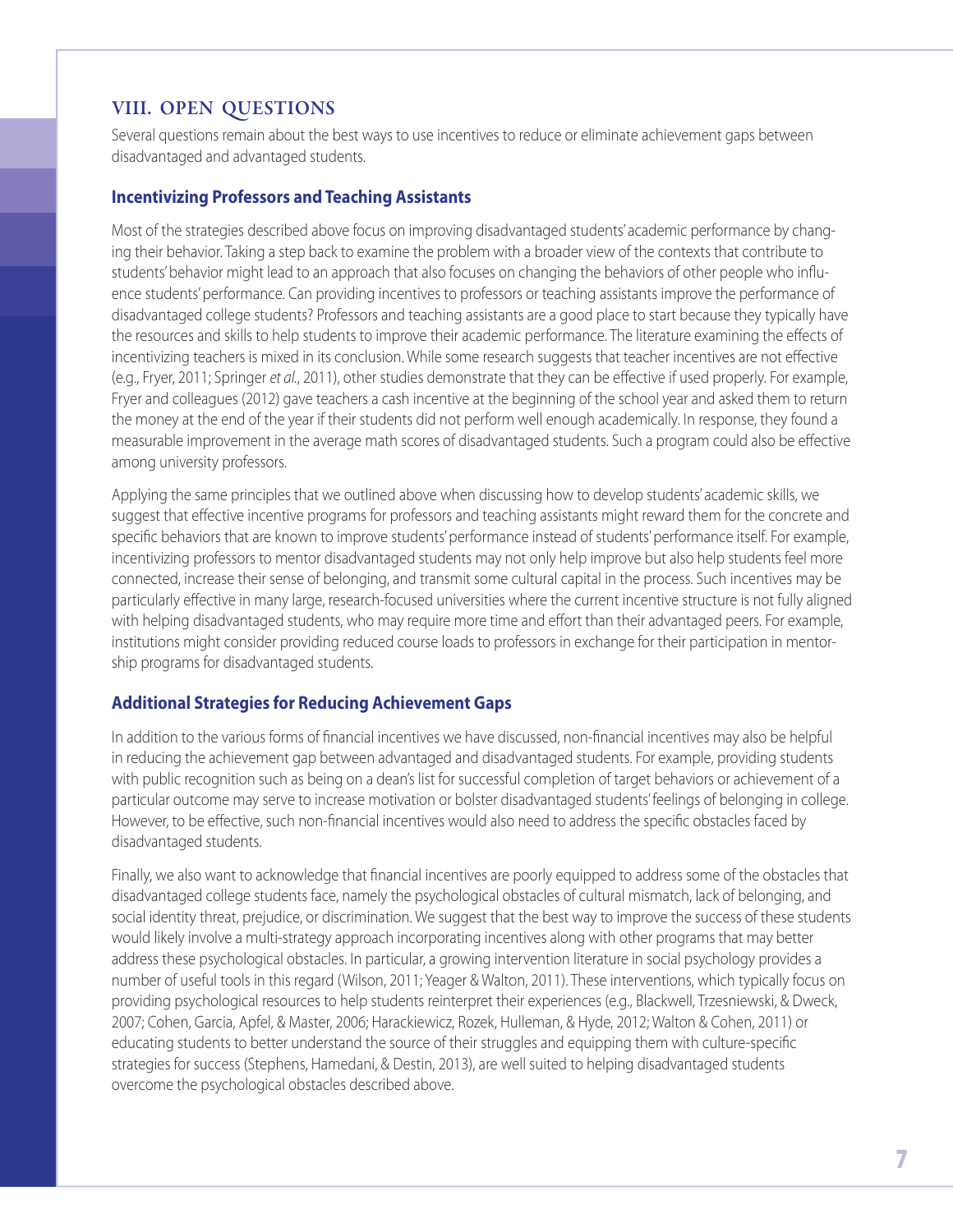## WORKS CITED:

Akin-Little, K.A., Eckert, T.L., Lovett, B. J., and Little, S.G. "Extrinsic Reinforcement in the Classroom: Bribery of Best Practice." *School Psychology Rev*., 33 (2004): 344-362. Print.

Allport, G.W. *The Nature of Prejudice*. Reading, MA: Addison Wesley, 1954. Print.

Alon, S. "The Evolution of Class Inequality in Higher Education Competition, Exclusion, and Adaptation." *Amer. Sociological Rev*., 74 (2009): 731-755. Print.

Ariely, D. *Predictably Irrational: The Hidden Forces That Shape Our Decisions*. NY: HarperCollins, 2008. Print.

Bastedo, M.N., and Jaquette, O. "Running in place: Low-income Students and the Dynamics of Higher Education Stratification." *Educational Evaluation and Policy Analysis*, 33 (2011): 318-339. Print.

Bohnert, A.M., Aikins, J.W., and Edidin, J. "The Role of Organized Activities in Facilitating Social Adaptation Across the Transition to College." *Jour. of Adolescent Research*, 22 (2007): 189-208. Print.

Blackwell, L.S., Trzesniewski, K.H., and Dweck, C.S. "Implicit Theories of Intelligence Predict Achievement across an Adolescent Transition: A Longitudinal Study and an Intervention." *Child Development*, 78 (2007): 246-263. Print.

Bourdieu, P., and Passeron, J.C. *Reproduction in Education, Society, and Culture*. Chicago: U. of Chicago P, 1977. Print.

Bourdieu, P., and Wacquant, L.J. *An Invitation to Reflexive Sociology.* Chicago: U. of Chicago P, 1992.

Bowen, W.G., Kurzweil, M.A., and Tobin, E.M. *Equity and Excellence in American Higher Education*. Charlottesville, NC: U. of Virginia P, 2005. Print.

Bowles, S. "When Economic Incentives Backfire." *Harvard Business Rev*., 87 (2009): 22-23. Print.

Brock, T., and Richburg-Hayes, L. *Paying for Persistence: Early Results of a Louisiana Scholarship Program for Low-Income Parents Attending Community College*. NY: MDRC, 2006. Print.

Cabrera, A.F., Nora, A., and Castaneda, M.B. "The Role of Finances in the Persistence Process: A Structural Model." *Research in Higher Educ*., 33 (1992): 571-593. Print.

Calarco, J.M. "I Need Help! Social Class and Children's Help-Seeking in Elementary School." *Amer*. Sociological Rev., 76 (2011): 862-882. Print.Cameron, J. "Negative Effects of Reward on Intrinsic Motivation: A Limited Phenomenon: Comment on Deci, Koestner, and Ryan." *Rev. of Educ. Research*, 71 (2001): 29-42. Print.

Cameron, J., and Pierce, W.D. *Rewards and Intrinsic Motivation: Resolving the Controversy*. Westport, CT: Bergin & Garvey, 2002. Print.

Carnevale, A.P., and Rose, S.J. "Socioeconomic Status, Race/Ethnicity, and Selective College Admissions." R.D. Kahlenberg, ed. *America's Untapped Resource* (pp. 101–156). NY: The Century Foundation P, 2004. Print.

Carter, P.L. "'Black' Cultural Capital, Status Positioning, and Schooling Conflicts for Low-Income African American Youth." *Social Problems,* 50 (2003): 136-155. Print.

Chen E., and Miller, G.E. "Shift-and-Persist Strategies: Why Being Low Socioeconomic Status Isn't Always Bad for Health." *Perspectives on Psychological Science*, 7 (2012), 135-158. Print.

Choy, S.P. "Students Whose Parents Did Not Go to College: Postsecondary Access, Persistence, and Attainment." Natl. Center for Educ. Statistics, U.S. Dept. of Educ., Office of Educ. Research and Improvement, 2001. Print.

Cohen, G.L., Garcia, J., Apfel, N., and Master, A. "Reducing the Racial Achievement Gap: A Social-Psychological Intervention." *Science*, 313 (2006): 1,307-1,310. Print.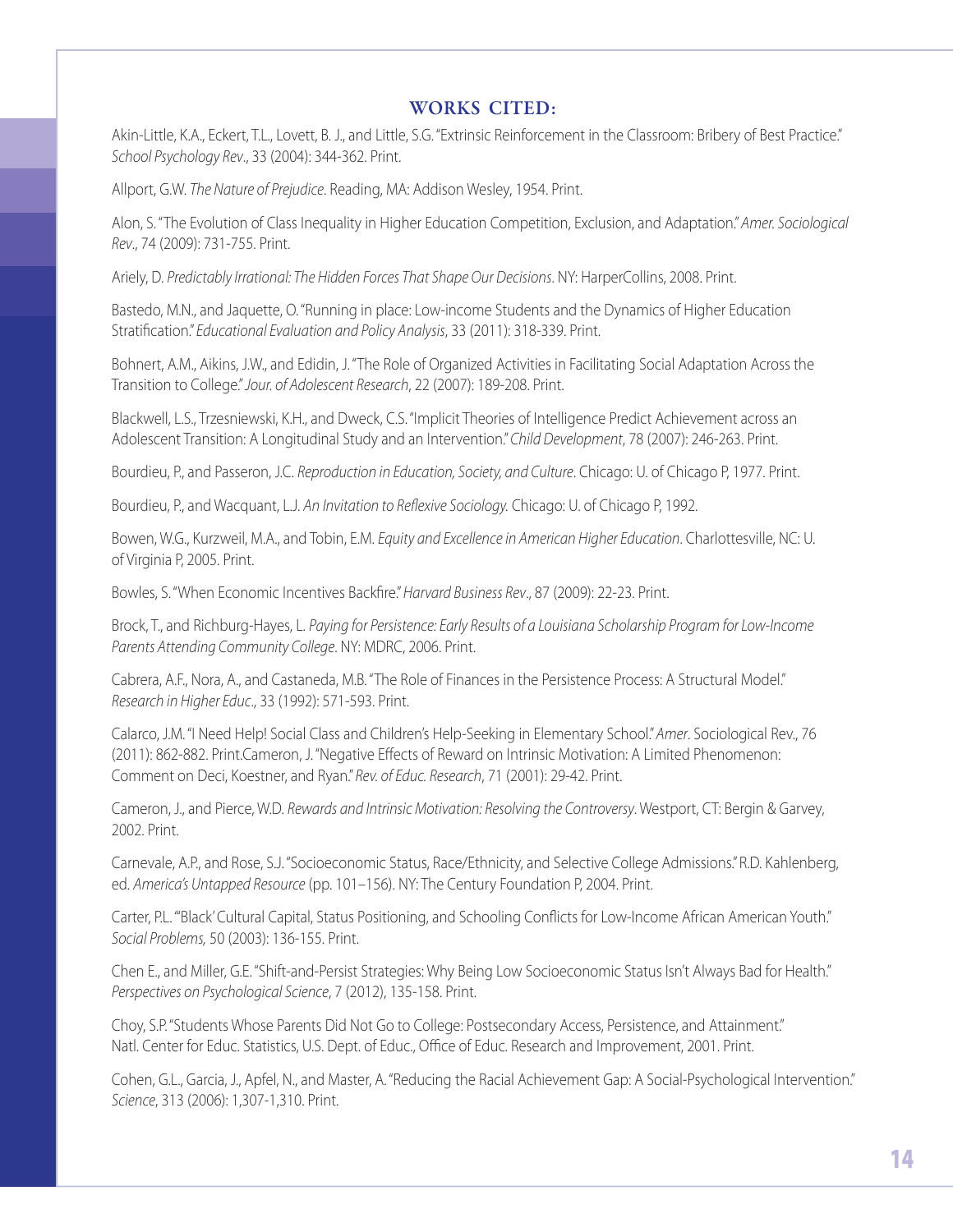Condly, S.J., Clark R.E., and Stolovitch H.D. "The Effects of Incentives on Workplace Performance: A Meta-Analytic Review of Research Studies." *Performance Improvement Quarterly*, 16 (2003): 46-63.

Credé, M., and Kuncel, N.R. "Study Habits, Skills, and Attitudes: The Third Pillar Supporting Collegiate Academic Performance." *Perspectives on Psychological Science*, 3 (2008): 425-453. Print.

Croizet, J.C., and Claire, T. "Extending the Concept of Stereotype Threat to Social Class: The Intellectual Underperformance of Students from Low Socioeconomic Backgrounds." *Personality and Social Psychology Bulletin*, 24 (1998): 588-594. Print.

Deci, E.L. *Intrinsic Motivation*. NY: Plenum, 1975. Print.

Dovidio, J.F., Kawakami, K., Johnson, C., Johnson, B., and Howard, A. "On the Nature of Prejudice Automatic and Controlled Processes." *Jour. of Experimental Social Psychology*, 33 (1997): 510-540. Print.

Dynarski, M. "Dropout Prevention." Natl. Center for Educ. Evaluation and Regional Assistance." Inst. of Educ. Sciences, U.S. Dept. of Educ., 2008. Print.

Ehrenberg, R.G., and Sherman, D.R. "Employment While in College, Academic Achievement and Post-College Outcomes: A Summary of Results." *Jour. of Human Resources*, 22, (1987) 1-23. Print.

*Federal Register*, Vol. 76, No. 13, (20 Jan. 2011): 3,637-3,638. Print.

Fryberg, S.A., and Markus, H.R. "Cultural Models of Education in American Indian, Asian American and European American Contexts." *Social Psychology of Educ*., 10 (2007): 213-246. Print.

Fryer, R.G. "Financial Incentives and Student Achievement: Evidence from Randomized Trials." *Quarterly Jour. of Economics*, 126 (2011): 1,755-1,798. Print.

Fryer Jr., R.G., Levitt, S.D., List, J., and Sadoff, S. "Enhancing the Efficacy of Teacher Incentives through Loss Aversion: A Field Experiment." (No. w18237). National Bureau of Economic Research, 2012. Print.

George, D., Dixon, S., Stansal, E., Gelb, S.L., and Pheri, T. (2008). "Time Diary and Questionnaire Assessment of Factors Associated with Academic and Personal Success among University Undergraduates." *Jour. of Amer. College Health*, 56 (2008): 706-715. Print.

Gneezy, U., and Rustichini, A. "A Fine is a Price." *Jour. of Legal Studies*, 29 (2000): 1-17. Print.

Greene, D., and Lepper, M.R. "Effects of Extrinsic Rewards on Children's Subsequent Intrinsic Interest." *Child Development*, 45 (1974): 1,141-1,145. Print.

Greene, D., Sternberg, B., and Lepper, M.R. "Overjustification in a Token Economy." *Jour. of Personality and Social Psychology*, 34 (1976): 1,219-1,234. Print.

Greenfield, P.M. "Independence and Interdependence as Developmental Scripts: Implications for Theory, Research, and Practice." P.M. Greenfield and R.R. Cocking, eds., *Cross-Cultural Roots of Minority Child Development* (pp. 1-37) Hillsdale, NJ: Erlbaum, 1994. Print.

Greenwald, A.G., and Banaji, M.R. "Implicit Social Cognition: Attitudes, Self-Esteem, and Stereotypes." *Psychological Rev*., 102 (1995): 4-27. Print.

Harackiewicz, J.M., Rozek, C.S., Hulleman, C.S., and Hyde, J.S. "Helping Parents to Motivate Adolescents in Mathematics and Science: An Experimental Test of a Utility-Value Intervention." *Psychological Science*, 23 (2012): 899-906. Print.

Henry, G.T., and Rubenstein, R. "Paying for Grades: Impact of Merit-Based Financial Aid on Educational Quality." *Jour. of Policy Analysis and Management*, 21 (2002): 93-109. Print.

Horvat, E.M., Weininger, E.B., and Lareau, A. "From Social Ties to Social Aapital: Class Differences in the Relations between Schools and Sarent Networks." *Amer. Educational Research Jour*., 40 (2003): 319-351. Print.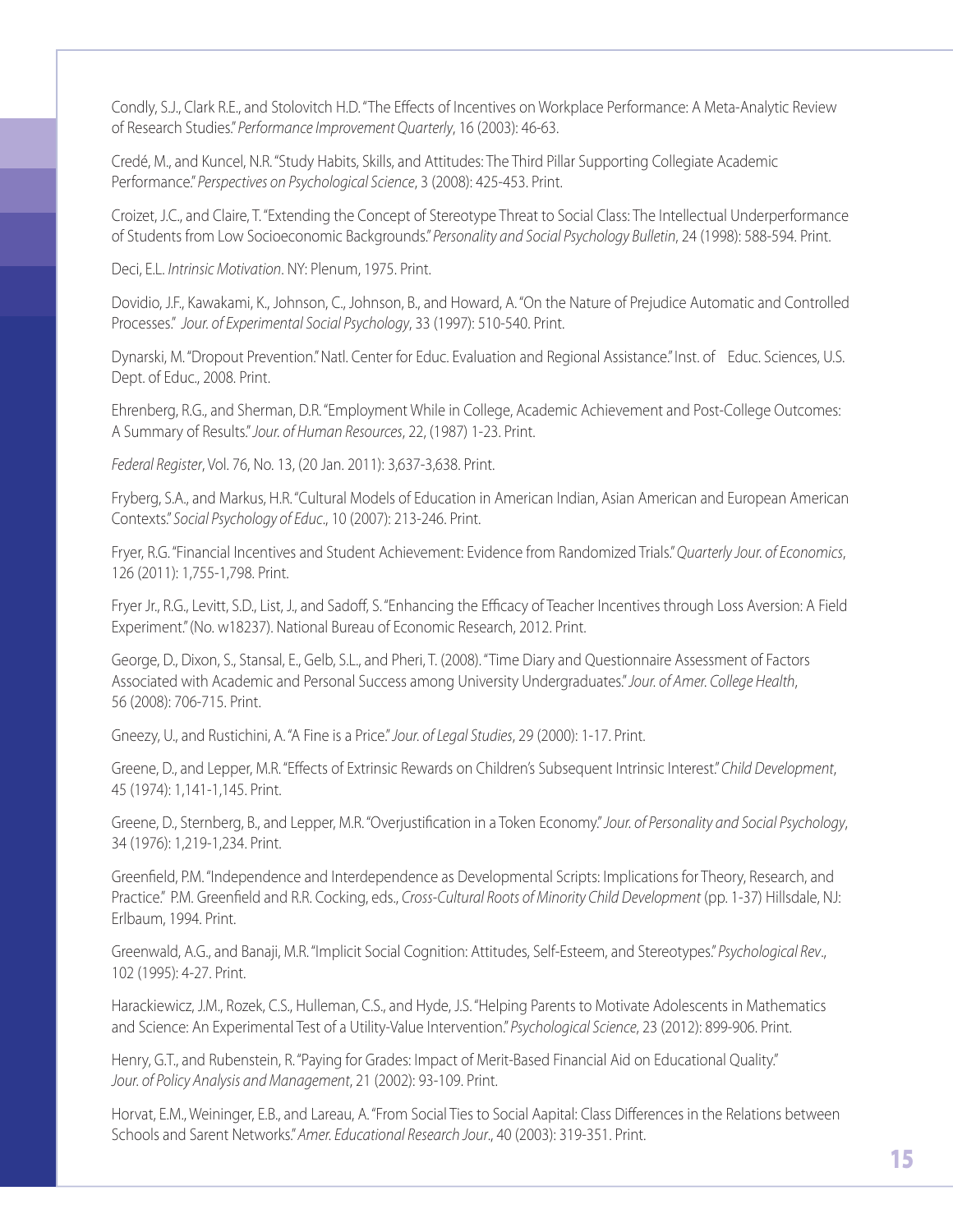Jackson, C.K. "A Little Now for a Lot Later A Look at a Texas Advanced Placement Incentive Program." *Jour. of Human Resources*, 45 (2010): 591-639. Print.

Jenkins, G.D., Mitra, A., Gupta, N., and Shaw, J.D. "Are Financial Incentives Related to Performance? A Meta-Analytic Review of Empirical Research." *Jour. of Applied Psychology*, 83 (1998): 777-787. Print.

Johnson, S.E., Richeson, J. A., and Finkel, E.J. "Middle Class and Marginal? Socioeconomic Status, Stigma, and Self-Regulation at an Elite University." *Jour. of Personality and Social Psychology*, 100 (2011): 838-852. Print.

Kim, Y.K., and Sax, L.J. "Student–Faculty Interaction in Research Universities: Differences by Student Gender, Race, Social Class, and First-Generation Status." *Research in Higher Educ.*, 50 (2009): 437-459. Print.

Kim, H.S. "We Talk, Therefore We Think? A Cultural Analysis of the Effect of Talking on Thinking." *Jour. of Personality and Social Psychology*, 83 (2002): 828-842. Print.

Kuh, G.D., Cruce, T.M., Shoup, R., Kinzie, J., and Gonyea, R.M. "Unmasking the Effects of Student Engagement on First-Year College Grades and Persistence." *Jour. of Higher Educ*., 79 (2008): 540-563. Print.

Lareau, A. "Social Class Differences in Family-School Relationships: The Importance of Cultural Capital." *Sociology of Educ*., 60 (1987): 73-85. Print.

Lepper, M.R., and Greene, D.E. *The Hidden Costs of Reward: New Perspectives on the Psychology of Human Motivation*. Hillside, NJ: Lawrence Erlbaum, 1978. Print.

Lepper, M.R., Greene, D., and Nisbett, R.E. "Undermining Children's Intrinsic Interest with Extrinsic Reward: A Test of the 'Overjustification' Hypothesis." *Jour. of Personality and Social Psychology*, 28 (1973): 129-137. Print.

Li, J. "U.S. and Chinese Cultural Beliefs about Learning." *Jour. of Educational Psychology*, 95 (2003): 258-267. Print.

Mellström, C., and Johannesson, M. "Crowding Out in Blood Donation: Was Titmuss Right?" *Jour. of the European Economic Assn*., 6 (2008): 845-863. Print.

Ostrove, J.M., andLong, S.M. "Social Class and Belonging: Implications for College Adjustment." *Rev. of Higher Educ*., 30 (2007): 363-389.

Oyserman, D., and Destin, M. "Identity-Based Motivation: Implications for Intervention." *Counseling Psychologist*, 38 (2010), 1001-1043. Print.

Oyserman, D., Fryberg, S.A., and Yoder, N. "Identity-Based Motivation and Health." *Jour. of Personality & Social Psychology*, 93 (2007): 1,011-1,027. Print.

Oyserman, D. "Identity-Based Motivation: Implications for Action-Readiness, Procedural-Readiness, and Consumer Behavior." *Jour. of Consumer Psychology*, 19 (2009): 250-260. Print.

Page-Gould, E., Mendoza-Denton, R., and Tropp, L.R. "With a Little Help from My Cross-Group Friend: Reducing Anxiety in Intergroup Contexts through Cross-Group Friendship." *Jour. of Personality and Social Psychology*, 95 (2008): 1080.

Pallais, A. "Taking a Chance on College: Is the Tennessee Education Lottery Scholarship a Winner?" *Jour. of Human Resources*, 44 (2009): 199-222. Print.

Pascarella, E.T., Pierson, C.T., Wolniak, G.C., and Terenzini, P.T. "First-Generation College Students: Additional Evidence on College Experiences and Outcomes." *Jour. of Higher Educ*., 75 (2004): 249-284. Print.

Patel, R., and Richburg-Hayes, L. *Performance-Based Scholarships: Emerging Findings from a National Demonstration*. NY: MDRC, 2012. Print.

Paulsen, M.B., and St John, E.P. "Social Class and College Costs: Examining the Financial Nexus between College Choice and persistence." *Jour. of Higher Educ*., 73 (2002): 189-236. Print.